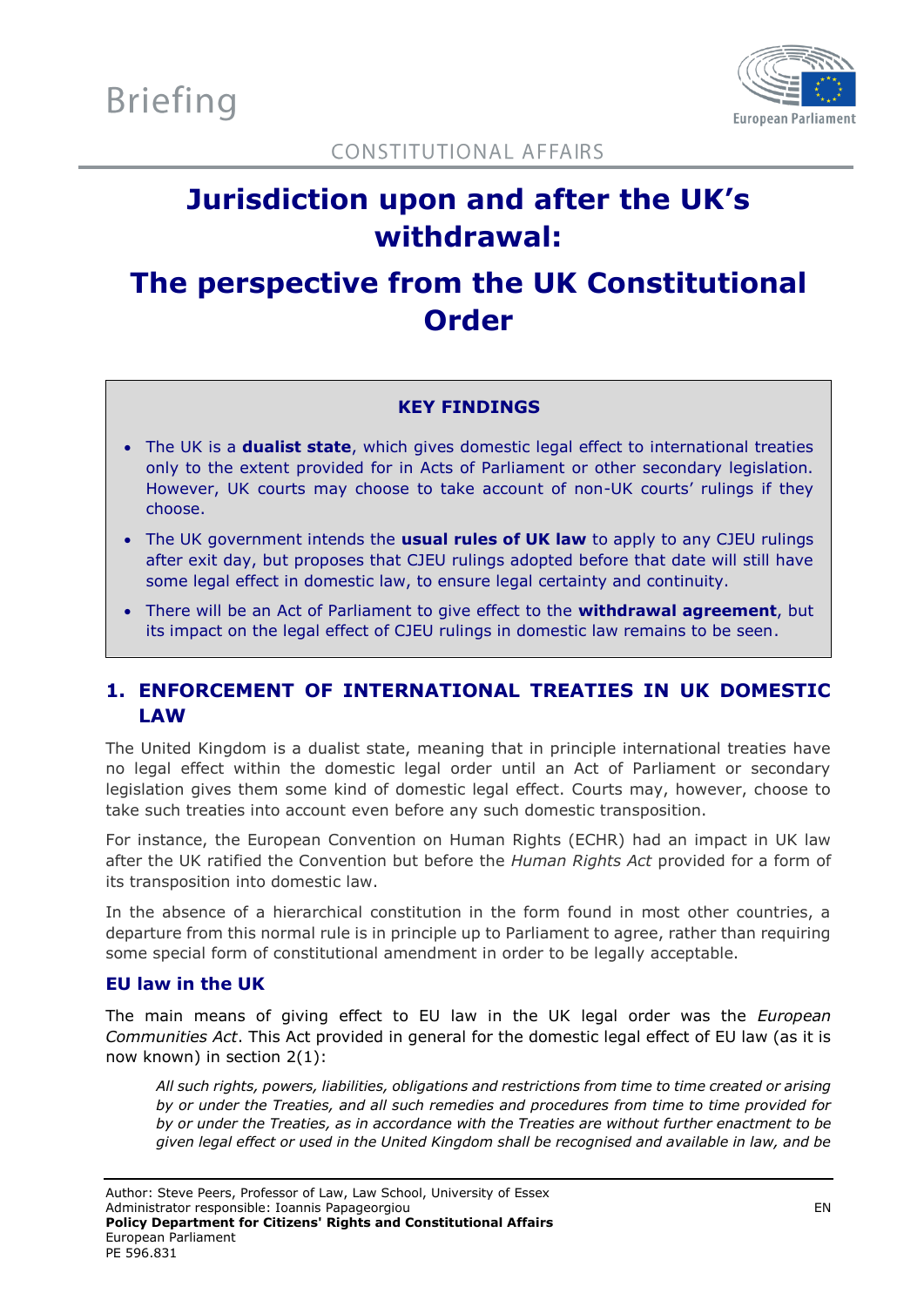*enforced, allowed and followed accordingly; and the expression "enforceable EU right" and similar expressions shall be read as referring to one to which this subsection applies.*

In practice, the UK courts interpreted this as a requirement to give effect to direct effect and supremacy of EU law, overturning the traditional rule that courts cannot set aside Acts of Parliament (parliamentary sovereignty). However, the possibility of Parliament *expressly* repealing EU law was still accepted in UK court jurisprudence.

In particular, in the House of Lords judgment in *Factortame*, <sup>1</sup> Lord Bridge noted that the principle of supremacy of European Community law existed before the UK joined the Communities, and so 'whatever limitation of its sovereignty Parliament accepted when it enacted the European Communities Act 1972 was entirely voluntary.'

A fuller statement of the law is set out in the recent UK Supreme Court judgment in *Miller,*  where the majority judgment noted, at paragraph 60, that, due to the 1972 Act:

*EU law not only becomes a source of UK law, but actually takes precedence over all domestic sources of UK law, including statutes. This may sound rather dry or technical to many people, but in constitutional terms the effect of the 1972 Act was unprecedented […]. Of course, consistently with the principle of Parliamentary sovereignty, this unprecedented state of affairs will only last so long as Parliament wishes: the 1972 Act can be repealed like any other statute. For that reason, we would not accept that the so-called fundamental rule of recognition (i.e. the fundamental rule by reference to which all other rules are validated) underlying UK laws has been varied by the 1972 Act or would be varied by its repeal.* 

And at paragraph 61:

*EU law enjoys its automatic and overriding effect only by virtue of the 1972 Act, and thus only while it remains in force. That point simply reflects the fact that Parliament was and remains sovereign.*

In the intervening years, section 18 of the *European Union Act 2011* had addressed again the issue of the legal effect of EU law within the UK:

*Directly applicable or directly effective EU law (that is, the rights, powers, liabilities, obligations, restrictions, remedies and procedures referred to in section 2(1) of the European Communities Act 1972) falls to be recognised and available in law in the United Kingdom only by virtue of that Act or where it is required to be recognised and available in law by virtue of any other Act.*

As confirmed by the above mentioned *Miller* judgment (paragraph 66), the effect of this provision was to reiterate the existing position. What was ruled out by the *European Communities Act* was *implied* repeal by a later Act of Parliament, which would otherwise have taken precedence in the event of a conflict between statutes: '*The primacy of EU law means that, unlike other rules of domestic law, EU law cannot be implicitly displaced by the mere enactment of legislation which is inconsistent with it*.'

This was in particular the case due to the doctrine of 'constitutional statutes' developed by the UK judiciary.<sup>2</sup> The *Miller* ruling goes on to explain in this context that Acts of Parliament impinging upon the role of the EU institutions more generally can also take precedence over the 1972 Act:

*Following the coming into force of the 1972 Act, the normal rule is that any domestic legislation must be consistent with EU law. In such cases, EU law has primacy as a matter of domestic law, and legislation which is inconsistent with EU law from time to time is to that extent ineffective in law. However, legislation which alters the domestic constitutional status of EU institutions or of EU law is not constrained by the need to be consistent with EU law. In the case of such legislation, there is no question of EU law having primacy, so that such legislation will have domestic effect even if it infringes EU law (and that would be true whether or not the 1972 Act remained in force). That is because of the principle of Parliamentary sovereignty which is [...] fundamental to the United Kingdom's constitutional arrangements, and EU law can only enjoy a status in domestic law which that principle allows. It will therefore have that status only for as long as the 1972 Act continues to apply, and that, of course, can only be a matter for Parliament.3*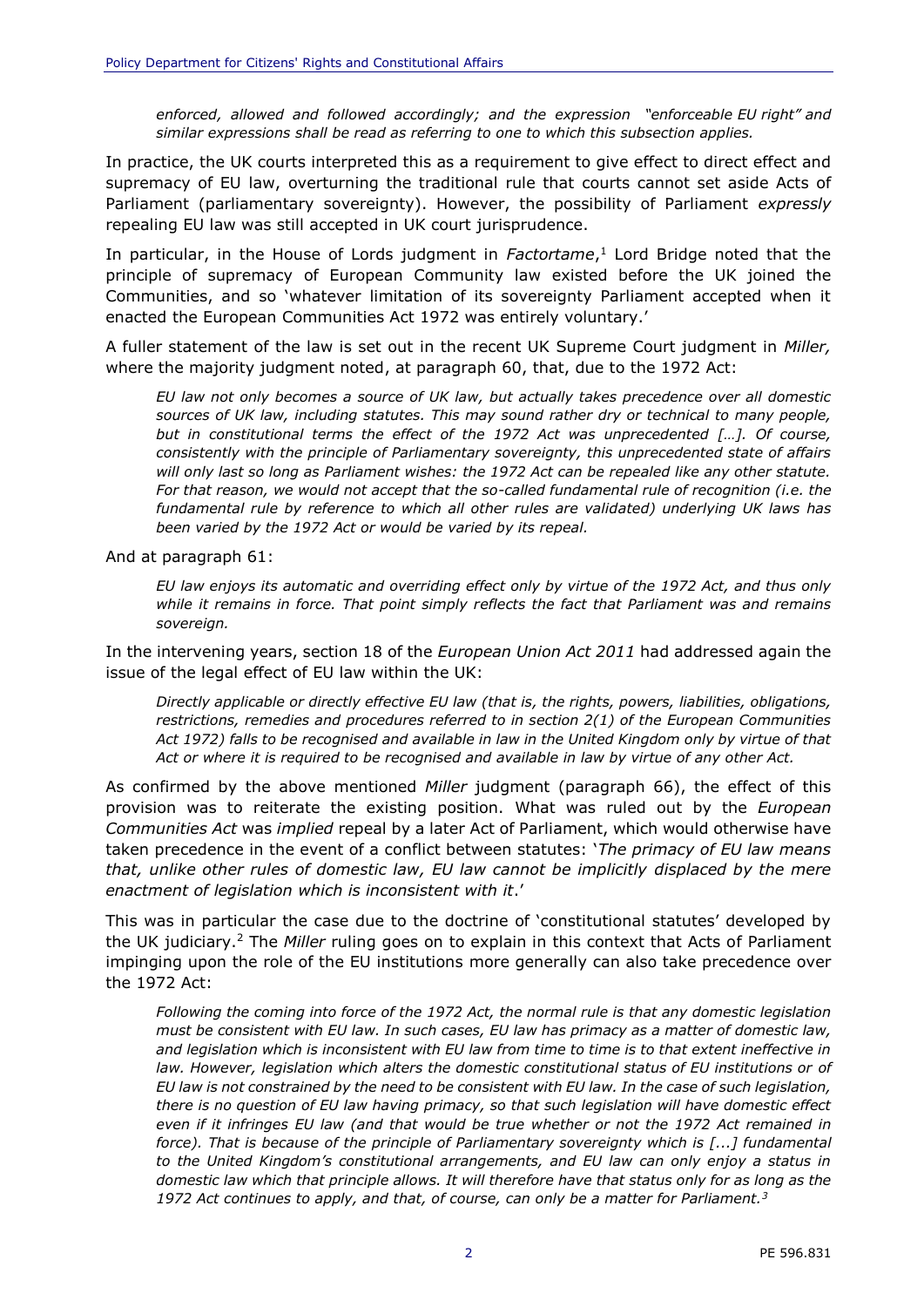Other basic principles of UK constitutional law are also protected from being overturned by EU law, as the UK Supreme Court ruled in *HS2*, <sup>4</sup> as regards the rule that the courts cannot inquire into the parliamentary process:

*[T]hat question cannot be resolved simply by applying the doctrine developed by the Court of Justice of the supremacy of EU law, since the application of that doctrine in our law itself depends upon the 1972 Act. If there is a conflict between a constitutional principle, such as that embodied in article 9 of the Bill of Rights, and EU law, that conflict has to be resolved by our courts as an issue arising under the constitutional law of the United Kingdom. Nor can the issue be resolved, as was also suggested, by following the decision in [Factortame], since that case was not concerned with the compatibility with EU law of the process by which legislation is enacted in Parliament (paragraph 79).*

Similarly, at paragraphs 110 and 111 of that judgment, the majority opinion notes that the separation of powers is part of the national constitution in many countries, and agrees with the German Federal Constitutional Court that '*a decision of the Court of Justice should not be*  read by a national court in a way that places in question the identity of the national *constitutional order*'. This is a useful reminder that while the constitution of the UK has distinct features, the idea that EU law cannot overturn the essential elements of the national constitution has been asserted by constitutional or supreme courts in other Member States as well.

Similarly, the UK Supreme Court, like the constitutional or supreme courts of other Member States, has suggested that it might be willing to question whether a judgment of the CJEU which impacts upon constitutional principles exceeded the EU Court's jurisdiction:

*I see considerable force in the criticisms made by [Lord Justice Laws] of some of the reasoning in Rottmann. In particular he raises the more fundamental issue of competence (paragraph 54 above): that is, in his words, "whether the European Communities Act 1972 or any successor statute had conferred any authority on the Court of Justice to exercise such a jurisdiction".<sup>5</sup>*

More broadly, the Supreme Court majority noted in that case that '*European law is part of United Kingdom law only to the extent that Parliament has legislated that it should be*', and that although when interpreting a national statute, '*United Kingdom courts apply a strong presumption that Parliament intends legislation enacted to implement this country's European Treaty obligations to be read consistently with those obligations [...] it is not axiomatic that consistency is either always achievable or what Parliament intended or did achieve*' (paragraphs 76 and 77). At paragraph 80, the majority restates the fundamental rule:

*For a domestic court, the starting point is, in any event, to identify the ultimate legislative authority in its jurisdiction according to the relevant rule of recognition. The search is simple in a country like the United Kingdom with an explicitly dualist approach to obligations undertaken at a supranational level. European law is certainly special and represents a remarkable development in the world's legal history. But, unless and until the rule of recognition by which we shape our decisions is altered, we must view the United Kingdom as independent, Parliament as sovereign and European law as part of domestic law because Parliament has so willed. The question how far Parliament has so willed is thus determined by construing the 1972 Act.*

The current intention is to repeal the *European Communities Act* as from the UK's exit day from the EU, according to Clause 1 of the European Union (Withdrawal) Bill. The impact of the Bill is further discussed in section 2. Further sections also discuss the impact of the recent joint report on the Brexit negotiations at the time of concluding this briefing (5 January 2018).

## **2. LEGAL AND POLITICAL ARGUMENTS ON CONTINUED CJEU JURISDICTION IN UK**

The UK government's position is that, as a general rule, following withdrawal from the European Union, the relationship between EU law and the UK, including the case law of the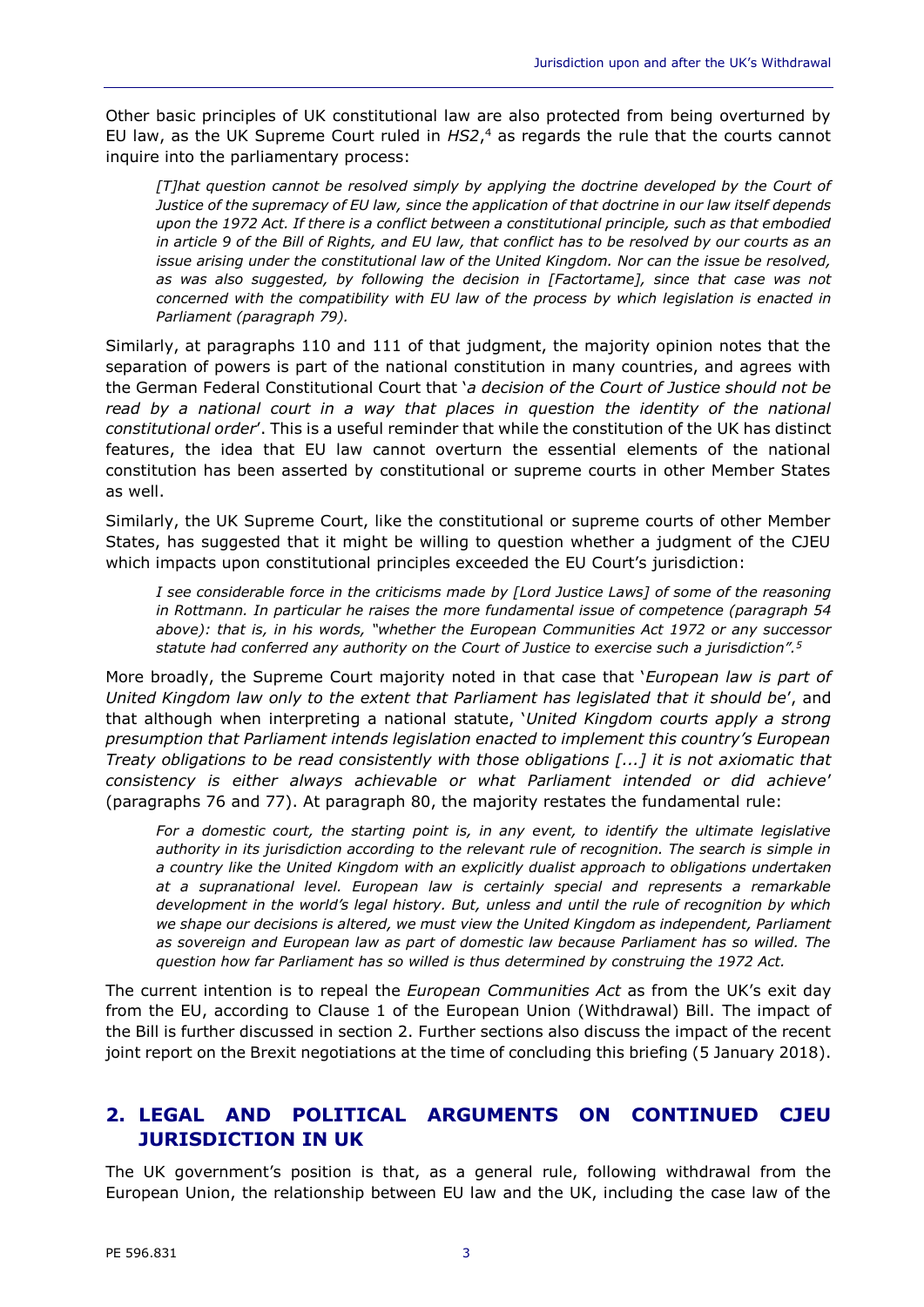CJEU, will have two different forms, depending on whether the EU law in question was adopted before exit day or afterward.

Having said that, the UK government has shown willingness to make exceptions from the general rule and to agree additional jurisdiction for the CJEU, at least in the specific case of guaranteeing the rights of EU27 citizens who moved to the UK before exit Day (see discussion below).

Some national constitutions restrict the possibility of giving jurisdiction to foreign courts. However, there is nothing in the case law of the UK Supreme Court to indicate that it would be constitutionally impossible for the UK to give jurisdiction to the CJEU after Brexit. But then again, the issue has not been raised before the Supreme Court. It may be argued that this is a distinct question from the legal status of EU law and the jurisdiction of the CJEU while the UK was a member of the EU.

It is conceivable that a critic of the principle of the CJEU having continued jurisdiction after Brexit may want to challenge the withdrawal agreement by means of judicial review, to the extent that it provides for such jurisdiction. However, such a challenge would face difficulties in that the UK has committed during the Brexit negotiations to give effect to the citizens' rights provisions in the withdrawal agreement by Act of Parliament (see section 4). Presuming that this legislation sets out not only the substantive rules of the citizens' rights part of the agreement, but also the jurisdiction of the CJEU, any challenge would have to overcome the traditional constitutional rule of parliamentary supremacy (discussed in section 1) that courts in the UK cannot rule acts of Parliament invalid.

### **Prior case law**

Case law adopted before exit day will, in effect, form part of EU law which will be 'retained' by the UK in principle as part of its domestic law as provided in Clause 6(2) of the European Union (Withdrawal) Bill. Such pre-exit day CJEU case law will continue to be a binding precedent as a matter of domestic law, and the principle of supremacy will still apply to that law (Clause 5(2)).

However, there are limits on this continued legal effect. In addition to the power of Parliament or secondary legislation to alter retained EU law (which was largely only a hypothetical possibility when the UK was a Member State), the UK Supreme Court will be able to overturn CJEU precedent (Clause 6(4) of the Bill). But if it has not done so (and if there are no relevant changes to primary or secondary domestic law) then the relevant CJEU case law will remain binding upon the lower courts.

#### **Subsequent case law**

The European Union (Withdrawal) Bill provides that CJEU case law adopted after exit day *may* be taken into account when deciding on cases, at the option of the courts in the UK (Clause 6(2) of the Bill). One might expect general rules to develop in the jurisprudence of the UK courts giving guidance as to how this discretion ought to be exercised.

This position would give effect to the general rule of courts in the UK as regards the case law of non-UK jurisdictions – a domestic court may choose to take into account rulings of such jurisdictions, but is not bound to do so, in the absence of domestic legislation to the contrary.

The UK government's position is that this usual rule should also govern the relationship between CJEU case law and UK domestic law after withdrawal from the UK. The special position of CJEU case law adopted prior to the exit day in domestic law is justified by the desire to maintain legal continuity after Brexit, as an exception from the normal rules about the domestic legal effect of non-UK court rulings.

The treatment of post-exit CJEU rulings is justified politically by the argument that the Brexit vote should have the effect in practice of making the usual rules relating to the rulings of non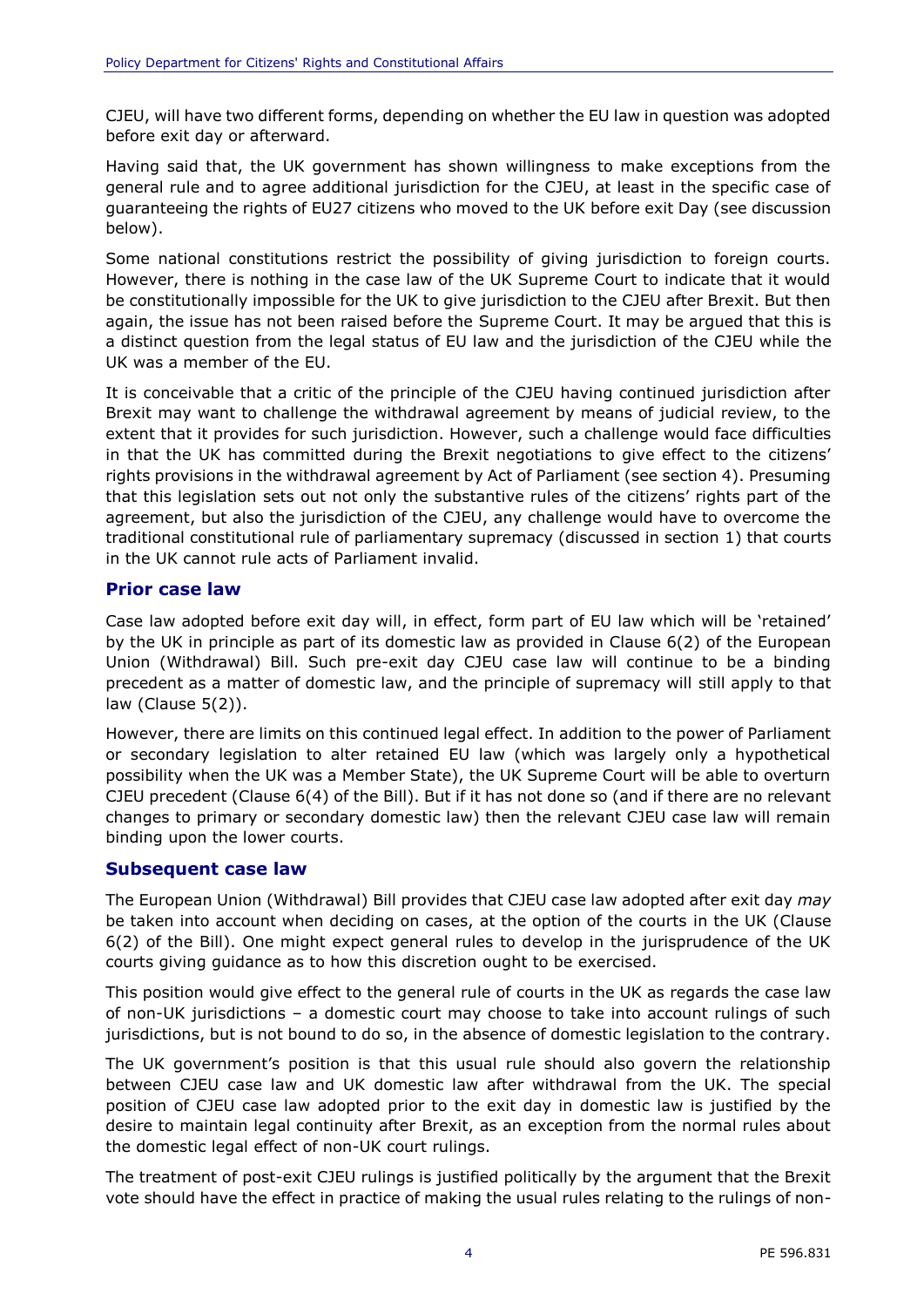UK courts in the UK legal order applicable as much as possible. To some extent the CJEU could have been regarded as part of the domestic legal system while the UK was a member of the EU, but it would no longer be appropriate to do so (bar the exception for pre-exit case law, which has special justification) following exit day.

From that point onwards, the CJEU is a non-UK court like any other – even more so, perhaps, than the European Court of Human Rights, which at least has a UK member among its judges and which interprets a treaty to which the UK is still a party.

The UK government is, however, willing to consider the usual methods of international dispute settlement to regulate its relationship with the EU after exit day, both as regards the withdrawal agreement and the post-withdrawal relationship with the EU. The rulings of any such dispute settlement bodies, in UK law, will bind the UK at international level, not as a matter of domestic law.

The government is not wedded to any particular form of international dispute settlement, and refers to a number of examples of such systems which already apply to the EU's relationship with non-EU states in treaties binding the EU and non-EU countries, such as the WTO rules and various forms of dispute settlement under association, trade and other agreements.<sup>6</sup>

### **Special rules in the withdrawal agreement**

In the joint report on the Brexit negotiations,<sup>7</sup> the two sides have agreed (at paragraph 38):

*The Agreement should also establish a mechanism enabling UK courts or tribunals to decide, having had due regard to whether relevant case-law exists, to ask the CJEU questions of interpretation of those rights where they consider that a CJEU ruling on the question is necessary for the UK court or tribunal to be able to give judgment in a case before it. This mechanism should be available for UK courts or tribunals for litigation brought within 8 years from the date of application of the citizens' rights Part.*

This provision raises certain questions. First of all, it should be noted that it differs from Article 267 TFEU, in that final UK courts are not obliged to refer questions – although it maintains the rule that all lower courts and tribunals can do so. This raises the additional question of whether the definition of courts and tribunals will be the same as under Article 267.

Secondly, it should be noted that the rule is limited in subject matter (to 'those rights', defined in paragraph 38 as '*rights for citizens following on from those established in Union law during the UK's membership of the European Union'*. The joint report does not limit the scope of this provision only to cases where the withdrawal agreement refers back to EU law (although it has been agreed in the joint report that it will do so frequently).

Thirdly, the provision is limited in time, to eight years from the date of application of the citizens' rights provisions. It is notable that the joint report refers to the 'date of application', not the 'date of withdrawal'; the date of applying these provisions may be deferred, depending on what the parties agree as regards the future transition period.<sup>8</sup> It remains to be seen what happens to cases which are pending before the CJEU, or before the UK courts, when this period expires. This issue has been discussed as regards pending cases in general, as of Brexit Day, where the two sides have agreed that cases pending before the CJEU on that date shall remain there, but have not yet agreed what happens to cases pending in the UK courts on that date.<sup>9</sup>

Fourthly, there is no provision for other jurisdiction of the CJEU, most notably as regards actions brought by the Commission or another Member State as set out in Articles 258-260 TFEU. It is possible that the independent authority which the UK has agreed to establish will have such powers,<sup>10</sup> or it might instead be agreed that this body will have powers to challenge the UK government before the UK courts (by analogy with the EFTA Surveillance Authority, which challenges EFTA EEA states before the EFTA Court, not the CJEU). $^{11}$  Or it might be agreed that this authority has a different role: wholly advisory, perhaps also with the power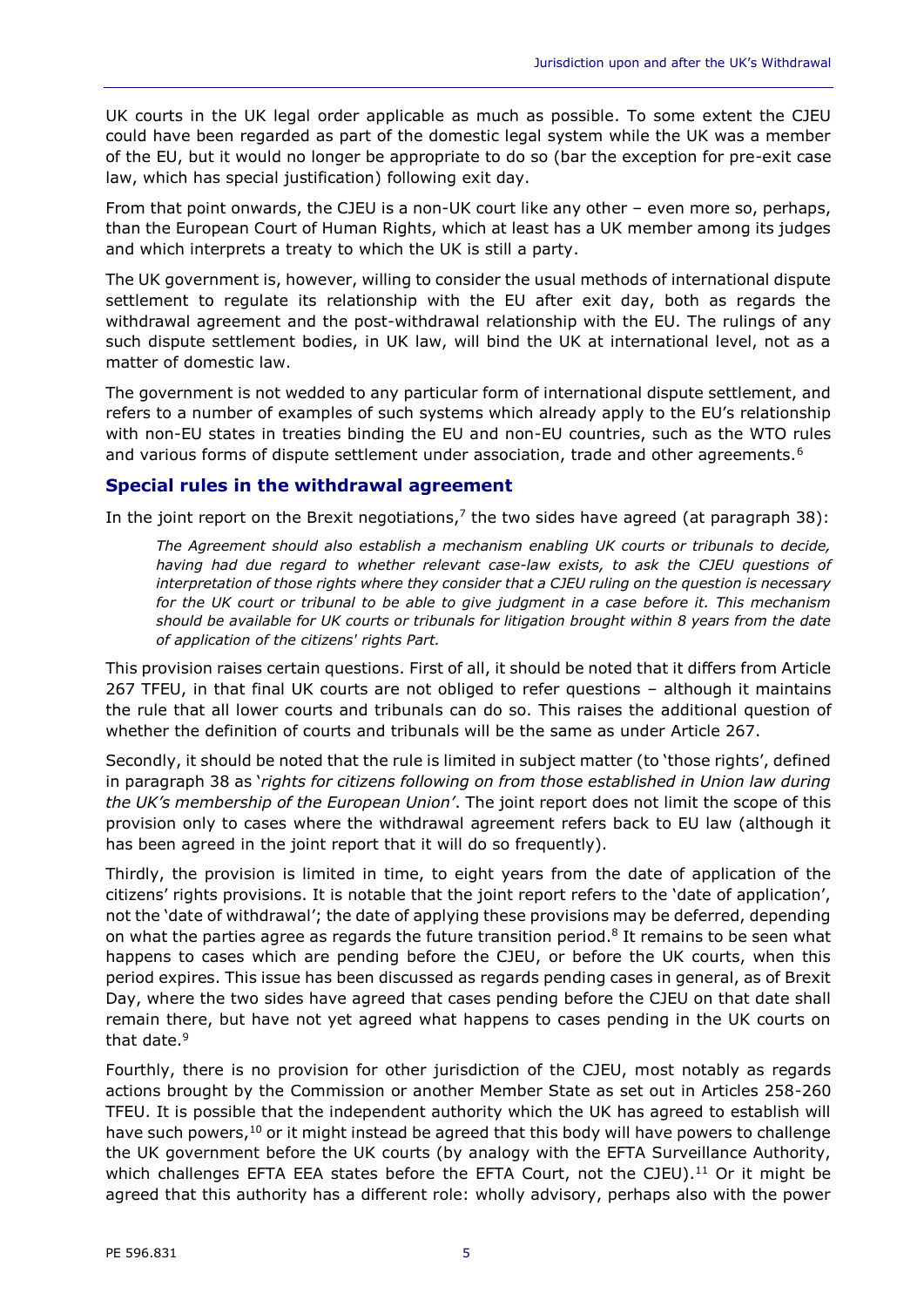to intervene in judicial and/or administrative cases; or with the power to make final decisions which the EU27 citizen or the UK authorities would then have to appeal to the courts in case of disagreement (this would follow instead the model of data protection supervisory authorities).

Although the joint report does not say so, it must follow that any rulings of the CJEU will be binding on the UK courts which asked the relevant questions, for the CJEU has said that the binding effect of its judgments in all circumstances is an essential element of the Court's functioning.<sup>12</sup>

As for other special cases, the issue of whether the CJEU has any role as regards dispute settlement is still pending.<sup>13</sup> On this point, the established position of the CJEU is that a body such as a joint committee established by an international agreement cannot adopt a definitive interpretation of EU law which binds the EU or its institutions;<sup>14</sup> and as noted already, the citizens' rights provisions of the agreement make many references to EU law.<sup>15</sup>

It also remains to be seen if the UK side will agree to the position of the EU27 side, that the CJEU should have jurisdiction over the UK's continued application of EU law during the planned transition period,<sup>16</sup> or, alternatively, whether some compromise entailing more limited jurisdiction (as with the citizens' rights provisions) will be found. If there is some jurisdiction for the CJEU, similar issues to those arising as regards citizens' rights (the definition of court or tribunal; the position of pending cases when the transitional period expires) will apply.

Finally, the two sides have not yet fully agreed on what happens to cases pending on exit day (and/or the end of the transition period). The joint report indicates that they have agreed that all cases pending before the CJEU on exit day relating to the UK will remain within the CJEU's jurisdiction, but not yet on whether cases pending in the courts in the UK raising EU law issues could still be subject to such CJEU jurisdiction.

## **3. LEGAL AND CONSTITUTIONAL EFFECTS OF WITHDRAWAL AGREEMENT IN UK LEGAL ORDER**

The joint report on the Brexit negotiations entrenches the prior statement of the UK government that it will provide for the implementation of the withdrawal agreement by means of an Act of Parliament. Paragraph 36 provides:

*The UK Government will bring forward a Bill, the Withdrawal Agreement & Implementation Bill, specifically to implement the Agreement. This Bill will make express reference to the Agreement and will fully incorporate the citizens' rights Part into UK law. Once this Bill has been adopted, the provisions of the citizens' rights Part will have effect in primary legislation and will prevail over inconsistent or incompatible legislation, unless Parliament expressly repeals this Act in future.*

Moreover, paragraph 35 of the joint report provides that '*The provision in the Agreement should enable citizens to rely directly on their rights as set out in the citizens' rights Part of the Agreement'*. (It is not clear what 'the provision' refers to here).

The withdrawal agreement will therefore form an exception from the usual rule in which international treaties which the UK has ratified only bind the UK at the international level, rather than provide for rights which can be enforced as a matter of domestic law. The joint report appears to refer to the concepts of direct effect and supremacy, taking account however of the prospect of express repeal of the Act of Parliament giving effect to the withdrawal agreement.

As we saw in section 1, it would not be constitutionally possible without a Copernican revolution in the UK constitution for the UK to commit to rule out express repeal of the Act giving effect to the withdrawal agreement. There are also issues arising from other case law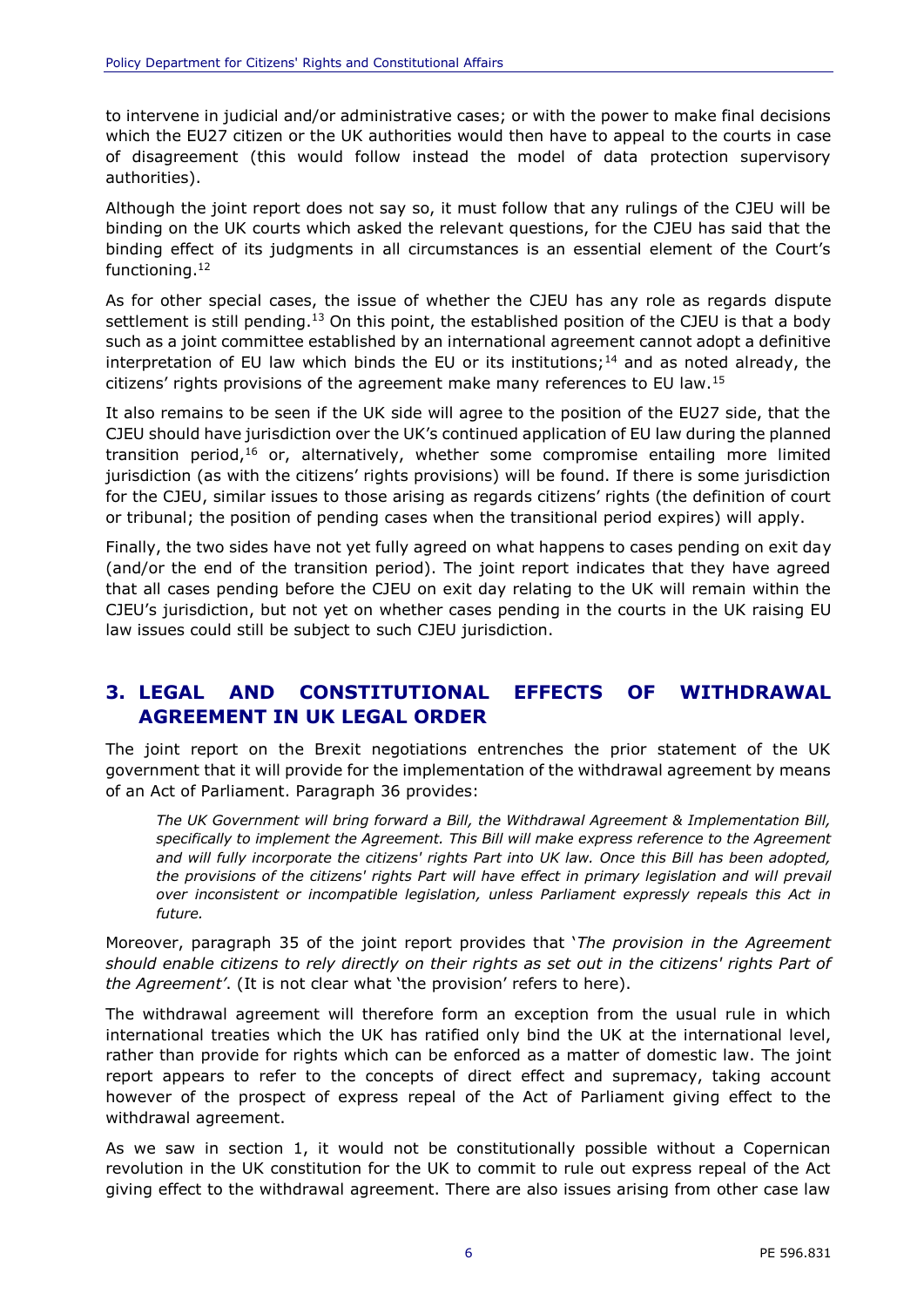discussed in sectionp 1 which limits the effect of EU law in the UK legal order; presumably those constitutional constraints will continue to apply to the withdrawal agreement. Arguably there might be further constraints but if the Act giving effect to the Withdrawal Agreement is drafted identically to the European Communities Act that would be a clear signal to the courts that Parliament wants the previous legal position to apply. This would be even more the case if the European Communities Act is kept in force for these purposes, or referred to expressly.

Such a *renvoi* would settle the question of whether supremacy of EU law should apply in the same way under the withdrawal agreement (which appears to be the intention of the joint report) and whether direct effect should apply in the same way too (this is less clear from the wording of paragraph 35).

While paragraph 36 entails a commitment for the UK to place the withdrawal agreement as a whole into the UK domestic legal order by means of an Act of Parliament, the commitments relating to the legal effect of the provisions of the agreement only relate to the citizens' rights parts of the agreement. The issue of whether such commitments should also apply to other provisions of the agreement may well arise as regards the transitional rules, and could also arise as regards the remaining parts of the treaty (as regards the Irish border, the financial settlement and 'winding up' rules). This is important in practice because it raises questions of how the provisions on the Irish border and winding up rules might be enforced by individuals affected by them, and whether any dispute about the financial settlement provisions would be settled by the route of a CJEU infringement procedure or via the withdrawal agreement dispute settlement rules yet to be agreed.

While international treaties usually leave it to the parties to determine the legal effect of those treaties in their domestic legal orders, the withdrawal agreement will form an exception to the usual rule, in particular as regards citizens' rights, given its links with the EU legal order, which also formed an exception to that rule.

## **4. DRAFT EU (WITHDRAWAL) BILL AND ENACTMENT OF LEGISLATION ON WITHDRAWAL AGREEMENT**

As noted in section 3, the UK government has committed to give domestic legal effect to the withdrawal agreement by means of a separate Act of Parliament, with at least some provisions of the agreement having an internal legal effect broadly similar, if not identical, to the current status of EU law in the UK.

At present, the draft EU (Withdrawal) Bill provides that secondary legislation can be adopted to give effect to the withdrawal agreement (Clause 9 of the Bill). This can entail changes to the Bill itself (or rather, the future Act), or indeed any Act of Parliament (clause 9(2); this is known as a 'Henry VIII clause' in the UK).

However, there are limits. Clause 9(3) states that the powers cannot be used to:

- (*a) impose or increase taxation,*
- *(b) make retrospective provision,*
- *(c) create a relevant criminal offence, or*

*(d)amend, repeal or revoke the Human Rights Act 1998 or any subordinate legislation made under it.*

Furthermore, Clause 9(4) states that these powers will expire on exit day.

This provision might be considered redundant in light of the UK government's commitment to give effect to the withdrawal agreement by Act of Parliament (see section 3). However, the EU Withdrawal Bill powers might still be relevant because that Bill is likely to pass onto the statute book before any Bill on the withdrawal agreement. It may be expected that overlaps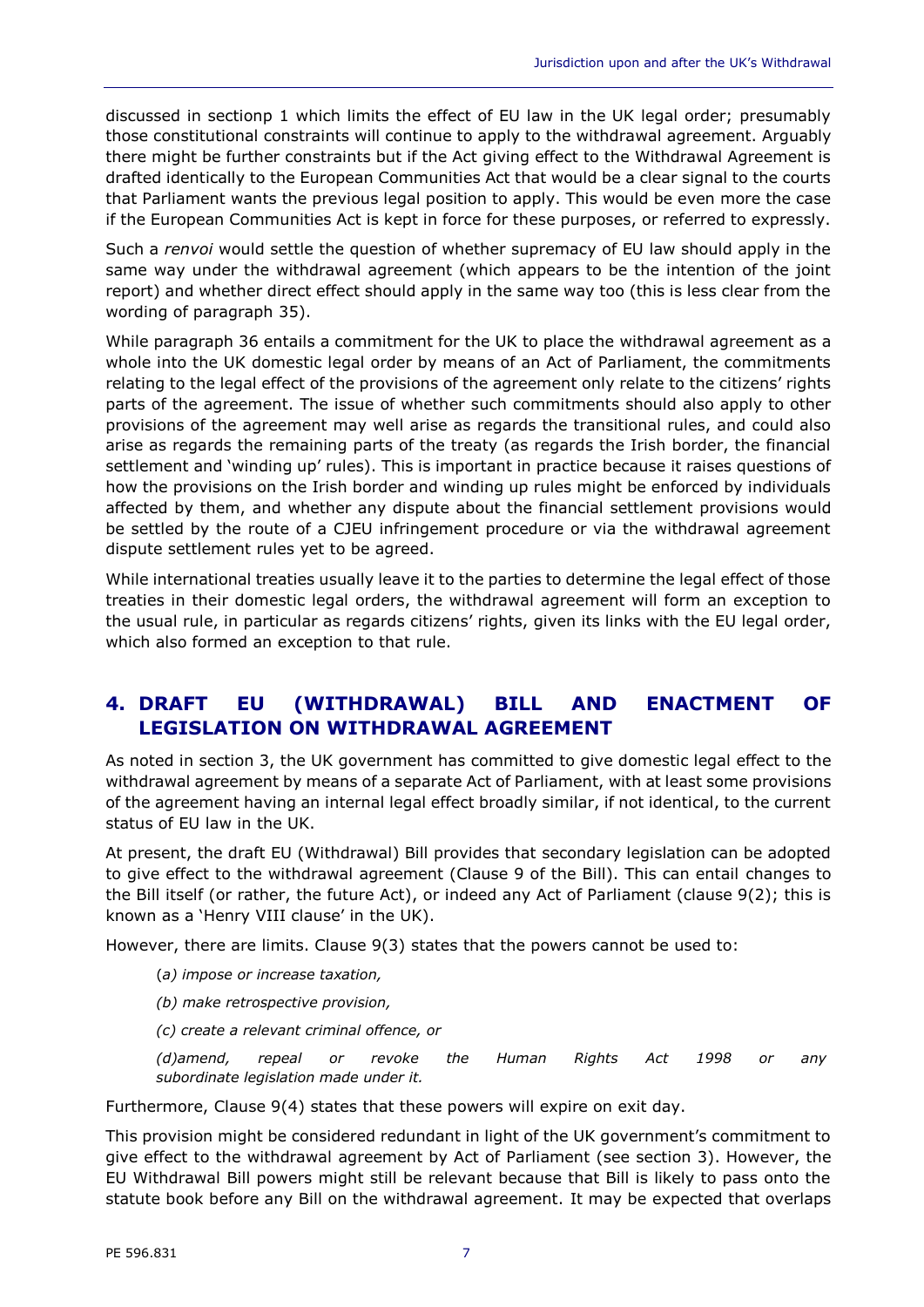or conflicts between the two Acts would be addressed in the Act giving effect to the Withdrawal Agreement (UK statutes typically include a schedule setting out consequential amendments to other legislation). Or perhaps Clause 9 of the Withdrawal Bill could be used to sort out any inconsistencies.

The Act giving effect to the withdrawal agreement may well give the UK government further powers to act by means of secondary legislation, presumably including powers to adopt such measures to give effect to the withdrawal agreement after the exit date, so going beyond the powers conferred by Clause 9(4) of the EU Withdrawal Bill. Indeed, such powers will likely be necessary if the UK agrees to the EU27 position that all (or even some) EU legislation adopted after exit day will have to be applied by the UK. $^{17}$ 

It may well be that the UK decides to adopt the same rules that apply to the adoption of secondary legislation to give effect to its EU law obligations, or even to keep the European Communities Act in force for this purpose. This is linked to the question of the legal effect of the transitional rules in the withdrawal agreement (see above section 3).

## **5. LEGAL POSSIBILITIES OF RELYING ON CJEU CASE LAW AFTER WITHDRAWAL**

Traditionally, UK courts have been willing to take into account the case law of any jurisdiction when deciding upon issues, at their own discretion (upon urging of the parties) and on a persuasive basis only, i.e. not binding. An Act of Parliament could, however, specify further what legal effect the ruling of the courts of another jurisdiction may have. So could secondary legislation.

An example is the *Human Rights Act*, section 2(1) of which states that '*a court or tribunal determining a question which has arisen in connection with a Convention right must take into account*', inter alia, a judgment of the European Court of Human Rights.

If the UK enters into a commitment at international level regarding the legal effect of the rulings of the court of another jurisdiction, but there is no primary or secondary domestic legislation giving effect to that commitment, then the UK courts are not bound as a matter of domestic law by that international law commitment, due to the doctrine of dualism. However, in that scenario the UK courts may be willing to take account of the international commitment in practice and to refer frequently to the rulings of the relevant court.

In the scenario of UK withdrawal from the EU, the general rules on the legal effect of the case law of the CJEU is provided for in the EU (Withdrawal) Bill, as discussed above. However, the UK is willing to agree special rules for particular situations. Even before the joint report on the Brexit negotiations, the UK government had already expressed its willingness to be bound by the rule in the Lugano Convention on civil and commercial jurisdiction that the parties shall take account of the case law of the others' courts.<sup>18</sup>

The joint report goes further, including a commitment (not limited in time) that the UK will provide that courts in the UK have 'due regard' to CJEU case law that interprets concepts of EU law relevant to the citizens' rights provisions in the withdrawal agreement.<sup>19</sup> The joint report also provides for 'an exchange of case law between the courts and regular judicial dialogue', and rights for the UK Government and the European Commission to intervene 'in relevant cases before the CJEU and before UK courts and tribunals respectively'.

These provisions apply to citizens' rights only. It remains to be seen whether there will be any agreement on the further role of CJEU as regards dispute settlement, and in the context of the transitional rules which both sides are soon to start negotiating.

By analogy with the discussion in section 2, it is conceivable that a critic of the principle of the continued legal effect of CJEU rulings may want to challenge the withdrawal agreement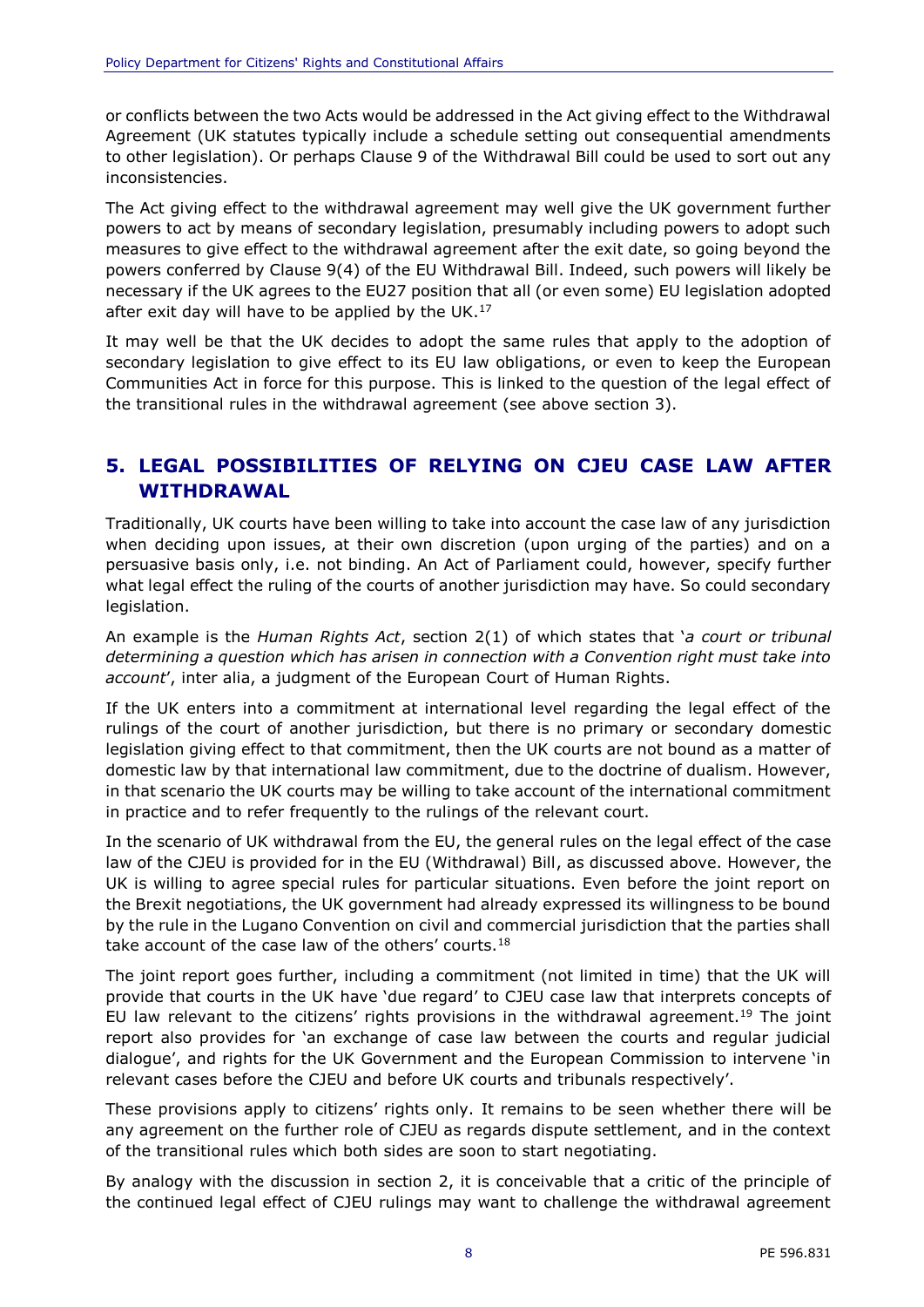by means of judicial review, but this would run into the difficulty that the relevant provisions are likely to form part of an Act of Parliament. Only in the (improbable) event that the UK government committed itself to rule out express repeal of the relevant legislation, or to violate some other fundamental rule of the UK constitution as identified by the courts, would there be a likely chance of success on these grounds.

## **6. CONCLUSIONS AND RECOMMENDATIONS**

In light of the joint report and the declaration of sufficient progress in the talks of December 2017, it is more likely that a withdrawal agreement will be concluded, and there are some clearer indications of what it will include. As regards CJEU jurisdiction, the withdrawal agreement will certainly (unless talks subsequently fail or the agreement is not ratified) include provisions on more limited CJEU jurisdiction for a period after the exit day. It will also include at least some provisions on cases pending before the CJEU on exit day, and may well also include provisions on CJEU jurisdiction during the transition period and as regards dispute settlement of issues which concern the interpretation of EU law.

Although the UK constitutional order adapted to EU membership while the UK was a member of the EU, like other Member States' constitutional orders this was subject to limits: in particular the continued application of the doctrine of express repeal to preserve parliamentary sovereignty, as well as the preservation of other core features of the constitutional order. It logically follows that such limits will still apply after Brexit. Moreover, critics of the EU might be willing to pursue litigation arguing that even further limits exist, although the prospects of their success will be limited if the post-Brexit settlement is fully set out in an Act of Parliament – given that parliamentary supremacy is itself a cornerstone of the constitutional order.

A stable and balanced post-Brexit compromise is likely to build upon the foundations that have already been agreed. Outside the transition period, there seems no pressing need for continued CJEU jurisdiction over the UK, leaving aside cases pending at the end of that period and the special situation of EU27 nationals. Rather, the twin interests of ensuring consistent interpretation of EU law as applied in the UK and the distinctiveness of the UK legal order following Brexit could be satisfied by an agreement containing the other aspects of the rules agreed concerning EU27 citizens: an exchange of case law, a domestic enforcement body and an obligation for UK courts to take account of relevant post-Brexit day CJEU case law.

Dispute settlement will be constrained by CJEU case law on this issue: the basic choice will be between referring issues concerning the interpretation of EU law to the CJEU (the solution in the Ukraine DCFTA, for instance) or simply disapplying the relevant aspects of post-Brexit EU/UK cooperation in the event that the two sides cannot agree on an interpretation of the rules consistent with CJEU case law (largely the solution in the EEA). The UK side is likely to press strongly for the latter solution, which entails (as does most of the Brexit discussion) a trade-off between sovereignty and market access. In practice, however, the EU usually manages to find a political resolution to disputes with its preferential trading partners without resorting to dispute settlement or sanctions procedures; and despite the difficult political environment of the Brexit negotiations, this may ultimately prove to be the case as regards the UK also. For that reason, the latter option is preferable.